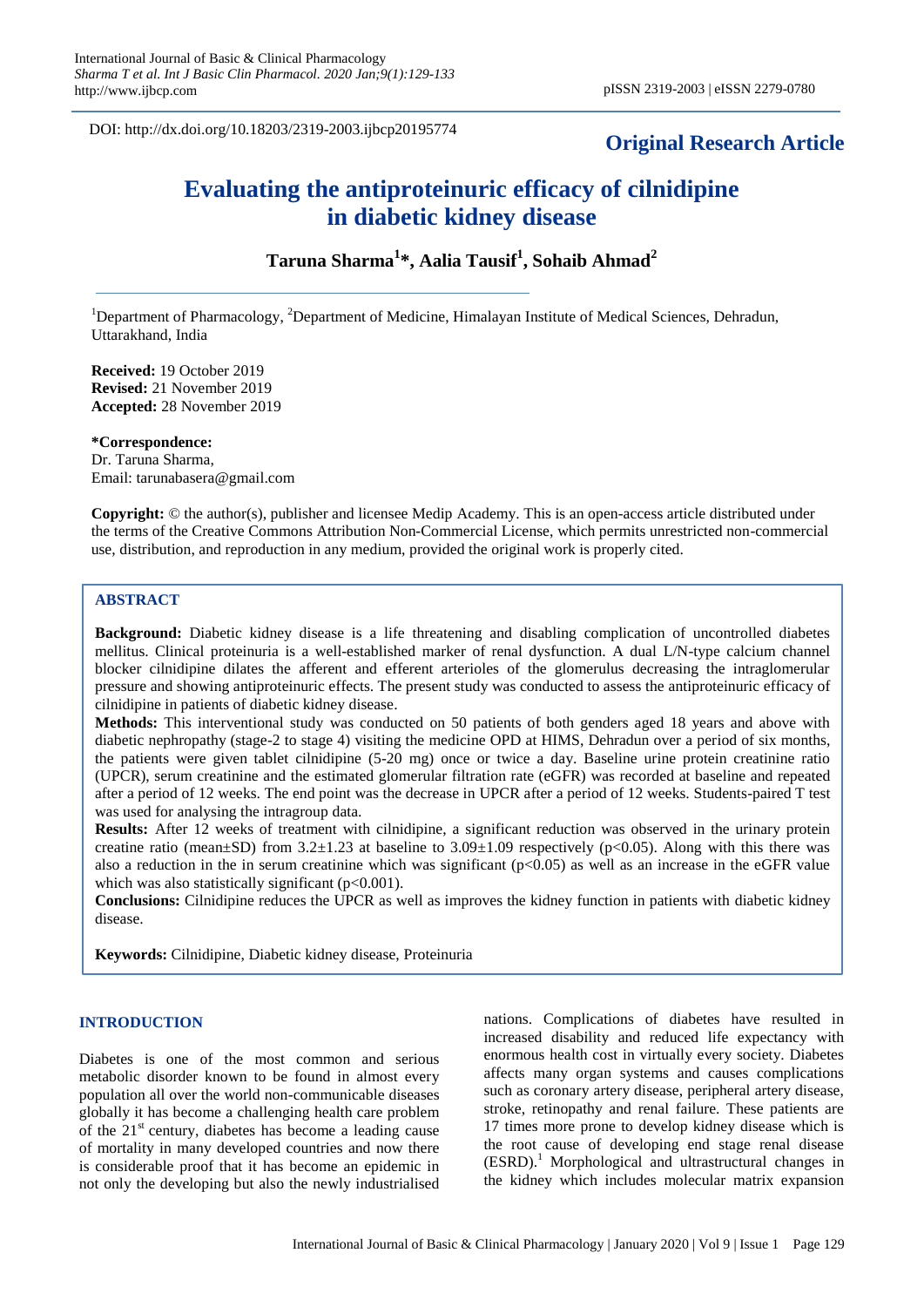and loss of charge carrier on the glomerular basement membrane as well as increased intraglomerular pressure leading to increased permeability to proteins characterise a patients of diabetic kidney disease.<sup>2</sup> Diabetic kidney disease produces clinical proteinuria i.e. excretion of protein in urine which is a well-established marker and reliably predicts renal dysfunction even before the reduction of glomerular filtration rate (GFR). Therefore, an early diagnosis, can predict the impending renal dysfunction at initial stages of organ damage. Angiotensin converting enzyme inhibitors and angiotensin receptor blockers has showed reno protective effects in patients of diabetic kidney disease. These reduce proteinuria, delay progression, postpone renal insufficiency and improve survival. Therefore, are the first line agents for treatment. Other therapies include, conventionally used L-type calcium channel blocker (CCB) amlodipine but its reno protective effect is unsubstantial. $3$  Hence a new unique dihydropyridine derivative 4<sup>th</sup> generation CCB cilnidipine having dual L/N-type calcium channel blocking property has emerged as a potential alternative to L-type blocking CCBs. Diabetic patients have increased sympathetic activity cilnidipine inhibits this activity by blocking N-type calcium channels located in the glomerulus of kidneys bringing about dilation of afferent arterioles and efferent arterioles equally, decreasing the intraglomerular pressure and showing antiproteinuric effects.<sup>4</sup> Hence this present study is aimed to study the antiproteinuric effects of calcium channel blocker cilnidipine in patients of diabetic kidney disease.

## **METHODS**

This interventional study was conducted by the Department of Pharmacology in collaboration with the Department of Medicine, HIMS, Dehradun from August 2018 to August 2019 after clearance granted by institutional ethics committee. A total of 50 patients attending the medicine OPD diagnosed with diabetic nephropathy with uncontrolled proteinuria were included in the study for 12 weeks after taking prior written informed consent.

The study included patients of diabetic kidney disease who satisfied all of the following requirements: men or women more than 18 years of age; patients diagnosed with diabetic nephropathy (stage-2 to stage- 4); patients with proteinuria (>200 mg/dl); HBA1c  $\geq 6.5\%$ ; estimated glomerular filtration rate (eGFR) 15-90 ml/min/1.73m<sup>2</sup>; patients with serum creatinine levels ≤3 mg/dl.

The exclusion criteria included were patients above 75 years of age; hypertensive emergencies; stroke within 3 months of start of study; patients with chronic liver disease; pregnant and lactating females; history of severe side effects of CCBs or ACE inhibitors.

The patients eligible for the study were started on cilnidipine 5-20 mg/day after which a follow up at 12

weeks was done and the blood pressure, urine protein creatinine ratio (UPCR), serum creatinine was measured and antiproteinuric efficacy was assessed. The primary end point was change in the UPCR from the pretreatment period to 12 weeks. The secondary end points included reduction in the serum creatinine, increase in the value of eGFR, indicating improvement in kidney function. In addition to this all adverse drug reactions during the study were recorded. The statistical analysis was based on standard descriptive statistical tests using the IBM SPSS version 20 software. Demographic data such as age and duration of disease is represented as mean±SD. The Intragroup comparison of systolic, diastolic blood pressure, serum creatinine, eGFR, UPCR and HBA1c was done using the paired students T-test the p value of <0.05 was considered significant.

#### **RESULTS**

The present study was done to assess the antiproteinuric efficacy of cilnidipine an L/N type calcium channel blocker in patients of diabetic kidney disease. A total of 50 patients attending the medicine OPD of Himalayan Institute of Medical sciences were included in the study. There was male preponderance with 30 males and 20 females. The age of the patients ranged from 50-75 years with a mean duration of diabetes mellitus for  $18.72 \pm 4.4$ years. The BMI of the patients was in the normal range  $24.00\pm2.33$  kg/m<sup>2</sup> and most of the subjects in the study were non-alcoholics and non-smokers (Table 1).

## **Table 1: Sociodemographic profile of diabetic kidney disease patients (n=50).**

| <b>Sociodemographic characteristics</b>         | <b>Subjects</b>   |
|-------------------------------------------------|-------------------|
| Sex (male/female)                               | 30:22             |
| Age (years)                                     | $61.64 + 8.13$    |
| Weight (kg)                                     | $69.14 + 8.13$    |
| Height (m)                                      | $169.60 \pm 5.49$ |
| Body mass index $(kg/m2)$                       | $24.0+2.33$       |
| <b>Duration of diabetes mellitus</b><br>(years) | $18.72 + 4.4$     |
| <b>Smoker: non-smoker</b>                       | 12:38             |
| Alcoholic: non-alcoholic                        | 5:45              |

Values are expressed in frequency and Mean±SD.

There was a positive correlation observed between the duration of uncontrolled diabetes mellitus and an increase in the level of proteinuria (Figure 1).

The mean systolic pressure at baseline and at 12 weeks was  $147.76 \pm 21.34$  and  $145.12 \pm 14.96$  mmHg respectively there was a post therapy decrease of blood pressure which was recorded but this was not found to be statistically significant. There was also no significant fall observed in the diastolic blood pressure (Table 2).

During the study duration the patients included were on oral hypoglycaemic drugs but despite this the target blood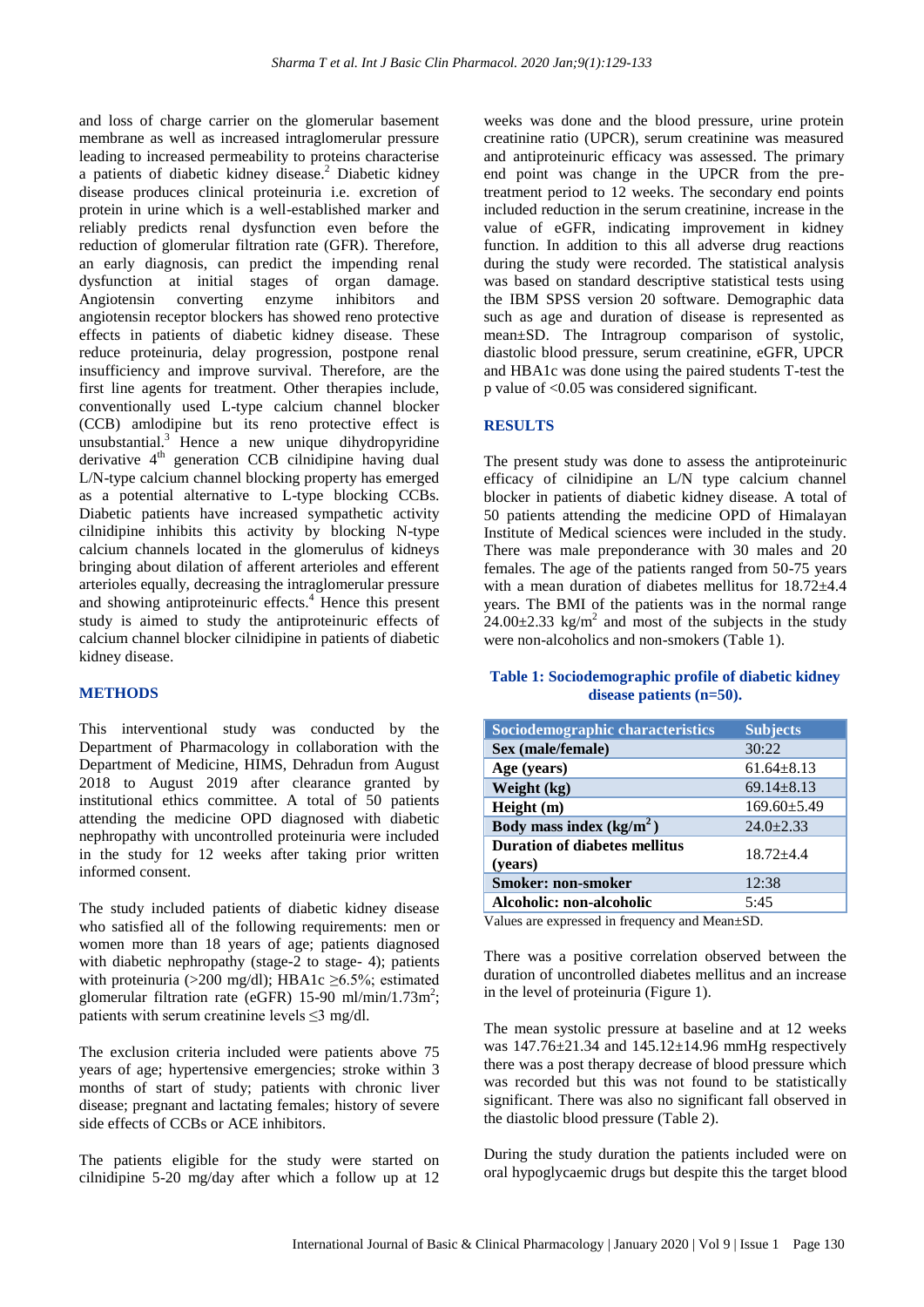sugar levels were not achieved this persistent rise can demonstrate the reason leading to development of complications like diabetic nephropathy, which is clearly observed in the study (Table 3).



**Figure 1: Correlation of proteinuria with duration of diabetes mellitus (n=50).** P<0.01.

#### **Table 2: Clinical characteristics of diabetic kidney disease patients (n=50)**

| <b>Clinical</b>        | At              | At 12     | <b>Mean</b>    |
|------------------------|-----------------|-----------|----------------|
| characteristics        | <b>baseline</b> | weeks     | change         |
| <b>Systolic blood</b>  | $147.76 \pm 2$  | $145.12+$ | $2.6 + 6.38$   |
| pressure (mmHg)        | 1.34            | 14.96     |                |
| <b>Diastolic blood</b> | $82.96 \pm 13.$ | $84.1+9.$ | $-1.1 \pm 3.9$ |
| pressure (mmHg)        | 23              | 3         |                |

Values are expressed in frequency and Mean±SD. Paired t-test was used for analysis \*p significant is <0.05.

#### **Table 3: Blood glucose profile of diabetic kidney disease patients (n=50).**

| <b>Clinical</b><br>characteristics                | At<br><b>Baseline</b> | At 12<br>weeks       | <b>Mean</b><br>change |
|---------------------------------------------------|-----------------------|----------------------|-----------------------|
| <b>Fasting plasma</b><br>glucose (FPG)<br>(mg/dl) | $135.78 \pm 5.$<br>17 | $135.56\pm$<br>5.07  | $0.2 + 0.5$           |
| Post prandial<br>plasma glucose<br>(mg/dl)        | $173.41 \pm 9.$<br>64 | $173.65\pm$<br>10.01 | $-0.4+2.3$            |
| HBA1c $(\%)$                                      | $7.7 \pm 1.57$        | $7.66 \pm 1.$<br>47  | $0.04 + 0.4$          |

Values are expressed in frequency and Mean±SD. Paired t-test was used for analysis \*p significant is <0.05.

In the study it was also observed that there was an exceptional increase in the eGFR which was statistically significant (Table 4). A reduction in the serum creatinine level was also recorded, this reduction that was observed

was highly statistically significant. In addition to this a strikingly significant reduction in urine protein and an increase in the urine creatinine levels resulting in a significantly lower value of UPCR was also observed (Table 5).

## **Table 4: Changes in renal functions of patients with diabetic nephropathy (n=50).**

| <b>Renal functions</b>  | At              | At 12       | <b>Mean</b>     |
|-------------------------|-----------------|-------------|-----------------|
|                         | <b>Baseline</b> | weeks       | change          |
| <b>Serum creatinine</b> | $1.39 +$        | $1.37+$     | $0.16 \pm 0.21$ |
| $(mg/dl)^*$             | 0.23            | 0.25        |                 |
| $e$ GFR                 | $65.73+$        | $67.48 \pm$ | $-1.7+0.6$      |
| $(ml/min/1.73 m2)*$     | 4.88            | 5.51        |                 |
| Serum potassium         | $4.67+$         | $4.62+$     | $0.05 \pm 0.21$ |
| $(mmol/l)*$             | 0.63            | 0.63        |                 |

Values are expressed in frequency and Mean±SD. Paired t-test was used for analysis \*p significant is <0.05.

#### **Table 5: Changes in protein creatinine ratio in urine of diabetic kidney disease patients (n=50).**

|                      | At              | At 12       | <b>Mean</b>     |
|----------------------|-----------------|-------------|-----------------|
|                      | <b>Baseline</b> | weeks       | change          |
| <b>Urine protein</b> | $369.10 \pm$    | $365.36\pm$ | $7.78 + 6.8$    |
| $(mg/dl)^*$          | 92.43           | 79.64       |                 |
| Urine creatinine     | $118.83+$       | $123.06+$   | $-5.0+0.4$      |
| $(mg/dl)^*$          | 24.74           | 24.34       |                 |
| <b>Urine protein</b> | $3.2+$          | $3.09 +$    | $0.18 \pm 0.28$ |
| creatinine ratio*    | 1.23            | 1.09        |                 |

Values are expressed in frequency & Mean±SD. Paired t-test was used for analysis \*p significant is <0.05.

#### **Table 6: Adverse events reported during the study (n=50).**

| <b>Adverse event</b> | <b>Number of subjects</b> |
|----------------------|---------------------------|
| Nausea/vomiting      |                           |
| <b>Palpitations</b>  |                           |
| Pedal edema          |                           |
| <b>Urticaria</b>     |                           |

The adverse event that was observed during the study was nausea and vomiting. There was no complain of palpitations, pedal oedema, urticaria or angioedema that was reported (Table 6).

#### **DISCUSSION**

The following study was performed to assess the antiproteinuric efficacy of a novel fourth-generation L/N-type calcium channel blocker cilnidipine. The mean age of the study population was  $61.64 \pm 10.74$  years similar to the mean age observed in another study by Hwang et al which included patients with a mean age of  $61\pm8.5$  years.<sup>5</sup> This might be because most of the patients enrolled in the study were diagnosed as having diabetic nephropathy developing mostly 10-15 years following the onset of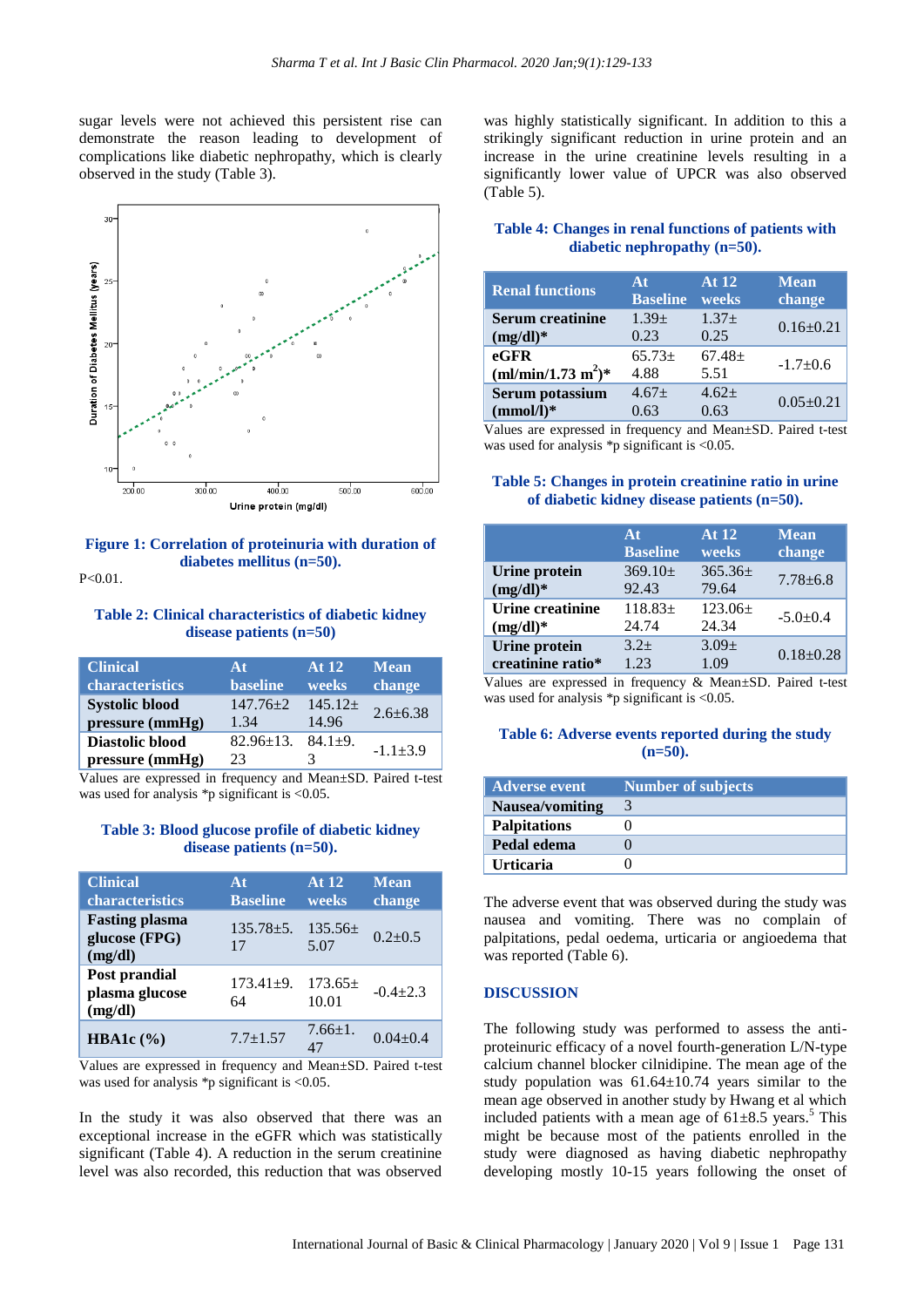diabetes, also a number of epidemiological studies conducted in India have shown an association between increasing age and incidence of nephropathy.<sup>6</sup> But in comparison to these studies there are a number of other studies that have a mean age which is much lesser to our current study one such study conducted in Vatsalya hospital, Karnataka by Malleshappa had a mean age of only  $44.9 \pm 13.4$  years, but this can be attributed to the small sample size of the study. There was a male preponderance observed in the study this is in accordance to a number of studies like the one conducted by Malleshappa consisting of 35 males compared to only 25 females.<sup>7</sup> Another study by Takashi et al also consisted of 53 male and 24 female subjects. <sup>8</sup> The difference in the prevalence of diabetic nephropathy among males and females has a very varying picture, a number of studies have observed the effects of gender on diabetic kidney disease but unfortunately these results are always contradictory, maybe due to the sample size which is small, differences in study population or methodology. The mean duration of diabetes mellitus of the subjects enrolled in the study was 18.72±4.4 years, diabetic nephropathy is known to be a devastating microvascular complication which may begin if diabetes is poorly controlled. A gradual increase in proteinuria with an increase in duration of diabetes mellitus which was uncontrolled was observed in the following study. In the present study at enrolment the mean systolic blood pressure recorded of the patients was 147.76±21.34 mmHg and the mean diastolic blood pressure was 82.96±13.23 mmHg. After addition of cilnidipine there was a reduction of 2 mmHg in the systolic blood pressure which was not significant, the data reported in our study was similar to studies by Fukumoto et al and Malleshhappa in which there was no significant difference between the mean systolic blood pressure after treatment with cilnidipine.<sup>7,9</sup> Similarly, there was also no significant reduction in the diastolic blood pressure which was in accordance with the data obtained in the study by Tanaka.<sup>10</sup> Hence it can be inferred that the anti-proteinuric effect of cilnidipine is completely independent of its antihypertensive effect. In the present study the there was a reduction in the values of serum creatinine from baseline at 12 weeks, this finding observed was similar to another study done by Sarkar et al in which the suppression of serum creatinine was more in the cilnidipine group as compared to the amlodipine group.<sup>11</sup> There was a significant increase in the mean eGFR of the patients after treatment with cilnidipine this observation is in accordance to the study done by Hwang et al in which there was significant increase in the eGFR. This increase can be attributed to a decrease in the serum creatinine levels.<sup>5</sup> There was also a reduction in the mean UPCR after 12 weeks of treatment with cilnidipine this was in accordance to a number of studies one such study done by Fujita et al demonstrated a similar reduction in the UPCR levels.<sup>12</sup> Another study by Kojima et al also demonstrated a decline in the UPCR levels of nearly 10% after cilnidipine treatment for a period of 6 months.<sup>13</sup> A study by Tsuchihashi also demonstrated similar effects of

reduction in UPCR.<sup>14</sup> The reason of this decreased UPCR levels is the property of cilnidipine being a dual L/N type calcium channel blocker dilates the efferent as well as the efferent arterioles reducing the glomerular pressure and decreasing proteinuria in diabetic nephropathy preventing its progression.<sup>14</sup> The major limitation of our study was a small sample size and a short duration of follow up of the patients, hence large cohorts, prospective studies and a longer follow up with more number of patients is required to validate the clinical significance of administering cilnidipine for treatment of proteinuria to help prevent the progression of diabetic nephropathy.

#### **CONCLUSION**

There is no permanent cure of diabetic nephropathy but renoprotective drugs like the ACEIs and ARBs are generally used to reduce the incidence of ESRD but in most cases proteinuria still persists in these patients. Therefore, since the last few years the processes and mechanisms resulting in diabetic nephropathy have been studied in large detail and henceforth new strategies have come up to prevent the progression of nephropathy. Cilnidipine has a unique dual property to block N/T-type calcium channels making it highly efficacious in reducing the levels of UPCR and preventing the progression of diabetic nephropathy. Cilnidipine was also found to be relatively safe without causing any serious side effects.

#### **ACKNOWLEDGEMENTS**

Authors would like to thank Himalayan Institute of Medical Sciences for smooth conduction of the project work. The authors are highly obliged and fortunate enough to get constant support and guidance from all the teaching members of the Department of Pharmacology, who helped in the successful completion of the project work. Above all, the authors would like to thank the clinicians from the department of medicine HIMS who helped them during their project along with the patients who gave their valuable time. The authors would also like to thank their colleagues for their immense support.

*Funding: No funding sources Conflict of interest: None declared Ethical approval: The study was approved by the Institutional Ethics Committee*

#### **REFERENCES**

- 1. Amos AF, McCarty DJ, Zimmet P. The rising global burden of diabetes and its complications: estimates and projections to the year 2010. Diabetic Med. 1997;14(5):7-85.
- 2. Sun YM, Su Y, Li J, Wang LF. Recent advances in understanding the biochemical and molecular mechanism of diabetic nephropathy. Biochemical Biophysical Res Com. 2013;433(4):359-61.
- 3. Ando K, Ueshima K, Tanaka S, Kosugi S, Sato T, Matsuoka H, et al. Comparison of the antialbu-